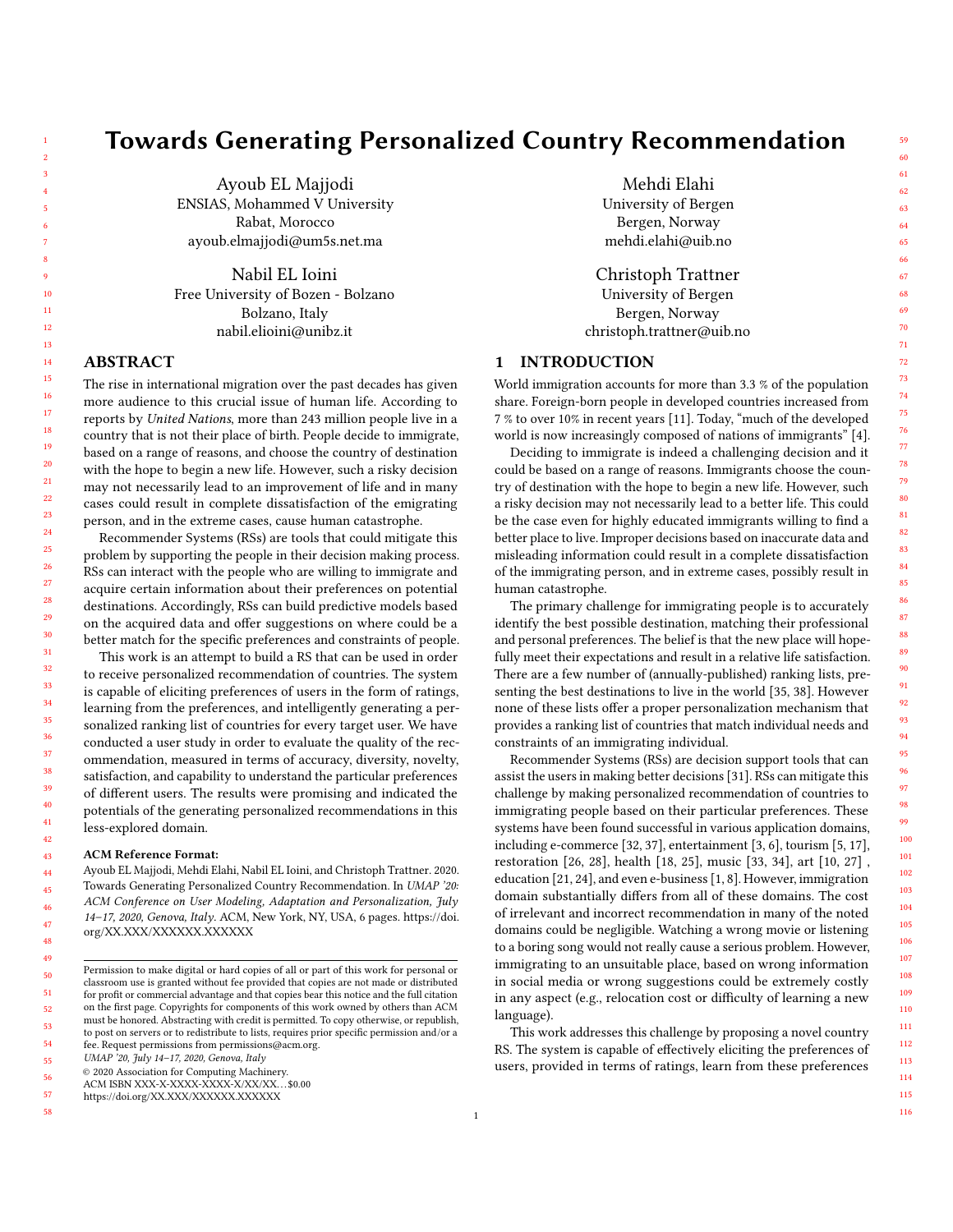and builds a recommendation models that can offer personalized suggestion of countries.

We have developed an evaluation methodology in order to assess the quality of recommendation made by our system. In a preliminary offline experiment, we have compared a range of common recommender algorithms in order to identify the top performing algorithms. Then, we have conducted a real user study where we requested users to compare the top algorithms in terms of different metrics. The results have shown that there is no best recommender algorithm. While a certain algorithm could offer higher accuracy of recommendation, however, other algorithms could recommend a more diverse and novel recommendations that can better suit a wider range of preferences.

We believe that our work is the first attempt to build a RS in this novel application domain, and to the knowledge of authors, no prior work addressed the challenge of recommendation of countries to people.

## 2 METHODOLOGY

### 2.1 Recommender Algorithms

The algorithms adopted for recommendation mainly focus on using a classical recommendation model called Collaborative Filtering (CF) [\[22\]](#page-4-16). Techniques based on CF exploit ratings provided by a network of users in order to predict the missing ratings of the items. The items with the highest predicted ratings are recommended to users. [\[13\]](#page-4-17) briefly describes the approaches based on CF.

Neighbourhood-based this kind of algorithm such as k-nearest neighbors (KNN) computes rating prediction exploiting two sets of preference data: the ratings of the user for other items and the ratings of other like-minded users. The item's rating prediction is computed based on how the item was rated by the users similar to the target user. The rating  $\hat{r}_{u,i}$  for the user  $u$  and the item  $i$  is predicted in the following way:

$$
\hat{r}_{u,i} = \bar{r_u} + \frac{\sum_{u' \in N_{i(u)}} sim(u, u') (r_{u',i} - \bar{r_{u'}})}{\sum_{u' \in N_{i(u)}} |sim(u, u')|}
$$
(1)

where  $\bar{r}_u$  denotes the average ratings of user u,  $\sin(u, u')$  is a similarity measure between two users u and u', and  $N_{i(u)}$  is a set of users similar to user  $u$  (neighbours) who rated item  $i$ . We computed the similarity based on Cosine metric.

Matrix Factorization techniques such as SVD learns for both users and items factor vectors of the same size. Those vectors are inferred from the user's rating. Each element of the factor vector, assigned to an item, reflects how well the item represents a particular latent aspect. User factor vectors measure the preference of the user for each factor. The task of the factorization is to split the matrix of ratings  $R$  into two matrices  $S$  and  $M$ :

$$
R \approx S M^T \tag{2}
$$

where S is  $|U| \times F$  matrix, and M is  $|I| \times F$  matrix. F represents the number of factors we wish to use. Then, predictions for the ratings are computed as follows [\[16\]](#page-4-18):

$$
\hat{r}_{u,i} = \sum_{f=1..F} s_{uf} m_{if} \tag{3}
$$

where  $s_{uf}$  denotes how much the user *u* likes the factor  $f$  and the value  $m_{if}$  denotes how strong the factor  $f$  is in the item *i*.

We adopted different types of neighbourhood-based recommenders, i.e., KNN Basic, KNN With Means, and KNN With Baseline. The former is a simple version while KNN With Means is an extended version that simply takes it into account the the mean ratings of each user. KNN with Baseline, on the other hand, takes into account the baseline rating. This is a factor that is estimated through a learning process. The number of neighbors for different versions of KNN algorithms is set to 40.

We also adopted two types of matrix factorization recommenders, i.e., SVD and SVD++ [\[23\]](#page-4-19). The later is an extension of SVD as it is capable of taking into account implicit ratings [\[14\]](#page-4-20). For both we set the number of factors to 100.

Co-Clustering is a different algorithm that groups similar users and similar videos clusters [\[19,](#page-4-21) [30\]](#page-5-8). The prediction of  $\hat{r}_{ui}$  is computed by assigning the users and items to some clusters  $C_u$ ,  $C_i$  and co-cluster  $C_{ui}$ :

$$
\hat{r}_{ui} = \hat{C}_{ui} + (\mu_u - \hat{C}_u) + (\mu_i - \hat{C}_i)
$$

where  $\hat{C}_{ui}$  is the average rating of co-cluster  $C_{ui}$ ,  $\hat{C}_u$  is the average rating of  $\mathfrak u$ 's cluster, and  $\hat C_i$  is the average ratings of i's cluster,  $\mu_u$  and  $\mu_i$  represent the average rating for user  $u$  and item , respectively. The clusters are assigned using a straightforward optimization method [\[19\]](#page-4-21).

## 2.2 Implementation Details

We implemented a dynamic system, to provide recommendations in the real time to the active users and collect enough data for further analysis. We designed a system following a sample architecture shown in Figure [1.](#page-1-0)

<span id="page-1-0"></span>

#### Figure 1: The System architecture.

The user interacts with the deployed system, after registration into the system by providing the basic information and filling up a short questionnaire. The questionnaire includes questions that identify the personality characteristics of the user. We collect the personality characteristics of the users for future studies (e.g., in [\[2,](#page-4-22) [15\]](#page-4-23)). The users are also requested to enter a number of (1-3) key factors (features) that plays the most important role if making decision to which country to immigrate. The list of these features are provided in section [3.1](#page-2-0) where we discuss the dataset.

Then, the user enters the preference elicitation phase where she is requested to choose the countries she has been or well-know and provide her ratings in the 5-point Likert scale (1-5).

232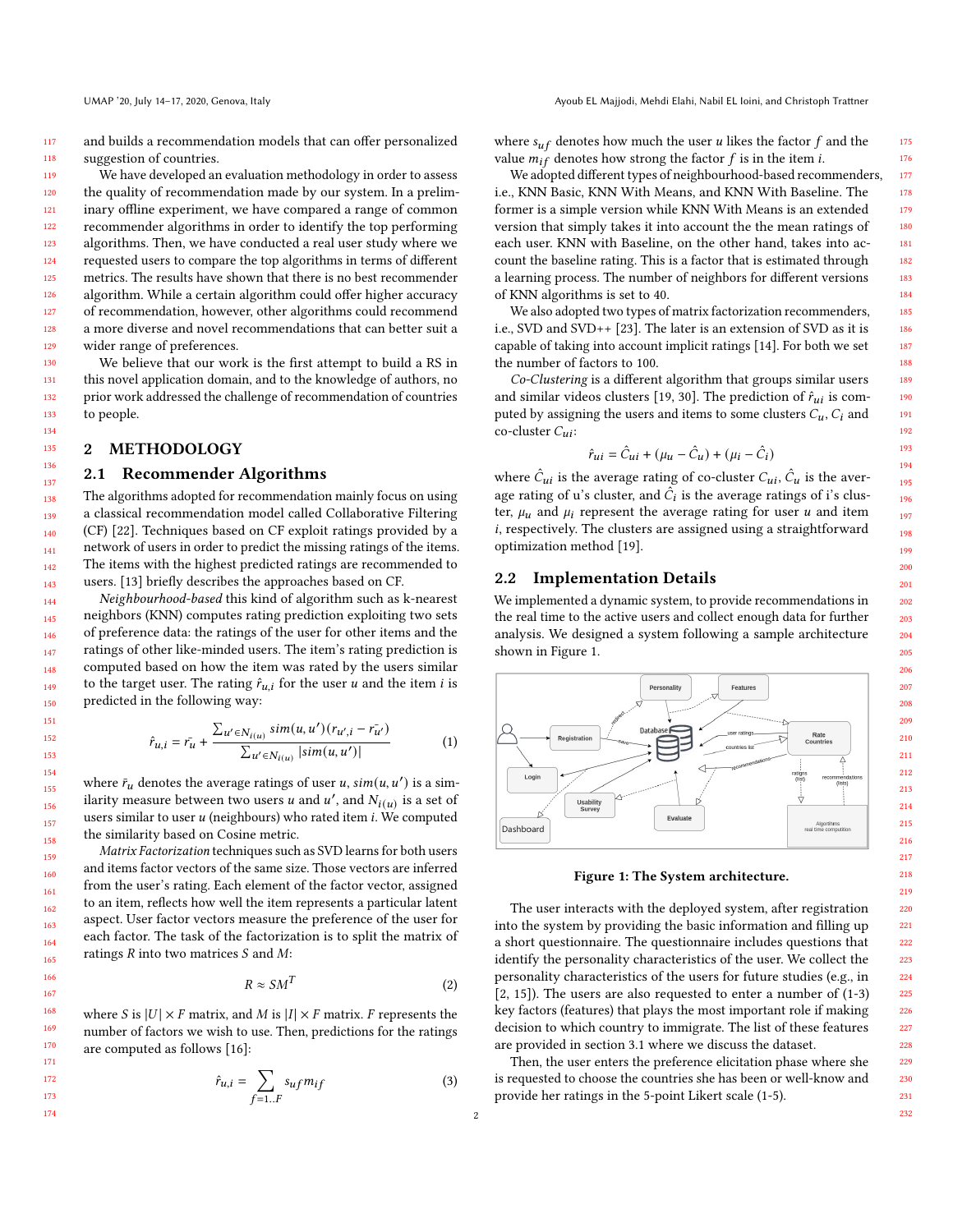233 234 235 236 237 238 239 240 241 242 243 244 245 246 When the preferences are received by the system, the top three recommender algorithms exploit these preferences in order to independently generate personalized recommendation of countries for the user. The recommendations are presented to the user in the form of three different lists, each generated by a different recommender algorithm. Each list consists of 5 recommended countries. The user is requested to proceed and complete a questionnaire, adopted to assess quality of the recommendations in terms of various metrics. We have adopted a validated questionnaire that can measure perceived quality of recommendation [\[12\]](#page-4-24). Perceived quality is the degree to which users assess recommendations positively and express their experience with the recommender system. Assessment of perceived recommendation quality could be implemented in terms of different metrics [\[12,](#page-4-24) [20,](#page-4-25) [29\]](#page-4-26):

- Accuracy (also called Relevance): how much the recommendations match the users' interests, preferences and tastes;
- Diversity: how much users perceive recommendations as different from each other, e.g. movies from different genres;
- Perceived personalization 'Understands Me': the user's perception that the recommender understands their tastes and can effectively adapt to them;
- User Satisfaction: the global users' feeling of the experience with the recommender system.
- Novelty: the extent to which users receive new recommended movies;

The questionnaire consists of 14-question, as also used in [\[12\]](#page-4-24). The questions address different metrics, i.e., Accuracy (Q1,Q2), Diversity (Q3-Q5), Understand Me (Q6-Q8), Satisfaction (Q9,Q10) and Novelty (Q11-Q14):

- Q1: Which list has more selections that you find appealing?
- Q2: Which list has more obviously bad suggestions for you?
- Q3: Which list has more countries that are similar to each other?
- Q4: Which list has a more varied selection of countries?
- Q5: Which list has countries that match a wider variety of preferences?
- Q6: Which list better reflects your preferences in countries?
- Q7: Which list seems more personalized to your preferences? • Q8: Which list represents more mainstream preferences in-
- stead of your own?
- Q9: Which list would better help you find countries to consider?
- Q10: Which list would you be more likely to recommend to your friends?
- Q11:Which list has more countries you did not expect?
- Q12: Which list has more countries that are familiar to you?
- Q13: Which list has more pleasantly surprising suggestions?
- **O14:**Which list provides fewer new suggestions?

# EXPERIMENTAL SETUP

In this section, we provide the details of the conducted experiments, aimed to investigate the effectiveness of our system.

# <span id="page-2-0"></span>3.1 Dataset

Initially, we have collected a small dataset of user preferences provided in the form of ratings for countries. We have shared a link <span id="page-2-1"></span>Table 1: The ranking list of the most important features that participants chose.

| <b>Selected Features</b>           | <b>Replies</b> |  |  |
|------------------------------------|----------------|--|--|
| Work Opportunities                 | 161 (72%)      |  |  |
| <b>Education Quality</b>           | 105 (46%)      |  |  |
| Working Atmosphere                 | 100 (44%)      |  |  |
| Health Care                        | 97 (43%)       |  |  |
| Income difference                  | 84 (37%)       |  |  |
| Political Insecurity               | 59 (26%)       |  |  |
| Crime Rate                         | 58 (26%)       |  |  |
| Social Conflict                    | 49 (22%)       |  |  |
| Cultural & Linguistic Similarities | 47 (21%)       |  |  |
| Wars & Dictatorship                | 37 (16%)       |  |  |
| Family Member Abroad               | 20(8%)         |  |  |
| <b>Shorter Distance</b>            | 15(6%)         |  |  |

and contacted people, through social networks (e.g., LinkedIn), and requested them to participate in a short survey where the participants were asked to enter the most important factors (i.e., features) that they consider if choosing a country for immigration. The participation was on the voluntary basis and participants were not paid. We have performed a literature review and choose twelve factors that are shown to be the most important for the immigration [\[9,](#page-4-27) [36,](#page-5-9) [39\]](#page-5-10). The factors are Education quality, Political insecurity, Work opportunities, Health care, Income difference, Wars and dictatorship, Family member abroad, Cultural and linguistic similarities, Working atmosphere, Shorter distance, social conflict, and Crime rate . Table [1](#page-2-1) represents the list of the features that have been chosen by participants, ranked according to the frequency of choices.

The participants were also requested to rate a number of countries that might be familiar to them. The rating would indicate how a country may match the overall expectation of the participant, according to the particular factors participants have chosen. The list of countries have been obtained from yearly migration report of 2018, by the International Organization for Migration (IOM), reported to be the top destination countries for international migrants. During the 13 days of data collection process, we received 3400 ratings from 136 participants. We used this rating dataset and performed a preliminary experiment where we have cross-validated a set of recommender algorithms and selected the top performing algorithms.

We integrated these algorithms in our recommender system where the users can register, provide their particular preferences, and receive lists of recommendation and evaluate them through a questionnaire. The design of the experiment was a within-subjects study. We have contacted the previous participants as well as new ones (through social networks) and requested them to complete the whole process of using our system.

At the end, a total of 281 participants have registered to the system, while only 189 participants provided their preferences and completed the final evaluation questionnaire (i.e., 67 % of all). By average, participants provided 7 ratings (minimum 5 ratings and maximum 41 ratings) resulting in a dataset of 1284 ratings. The participants were from a wide range of countries, namely, USA, Spain, Canada, Germany, Hungary, Netherlands, Italy, Belgium,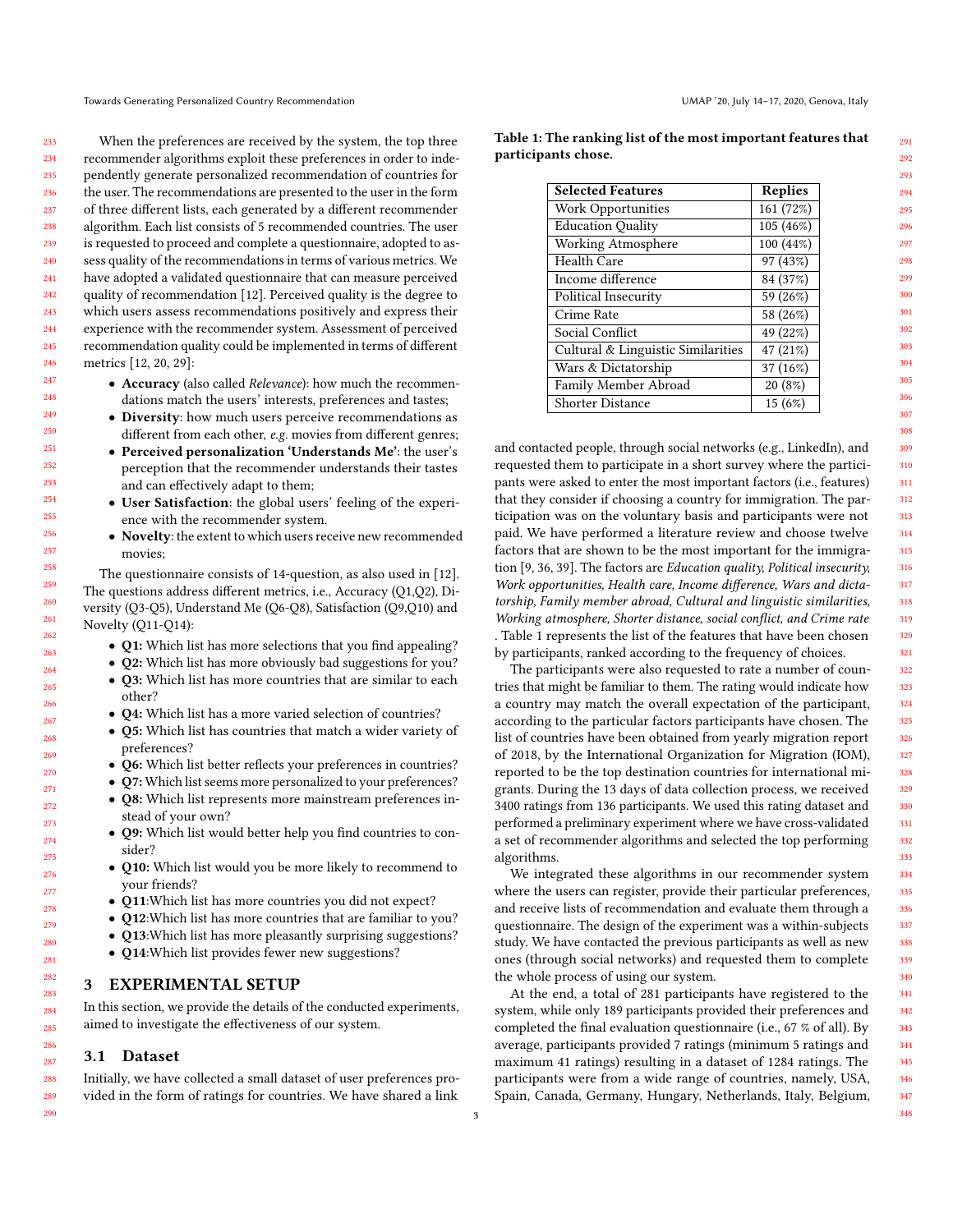<span id="page-3-0"></span>

| Recommender          | <b>RMSE</b>    | <b>MAE</b>     |
|----------------------|----------------|----------------|
| <b>SVD</b>           | 21.71          | 16.06          |
| $SVD++$              | 58.21          | 51.06          |
| Non-negative MF      | 48.65          | 41.43          |
| Slope One            | 23.47          | 18.62          |
| <b>KNN</b> basic     | 21.97<br>21.59 | 16.88<br>16.49 |
| KNN with Mean        |                |                |
| <b>KNN Baseline</b>  | 21.58          | 16.47          |
| Co-cluster           | 21.39          | 16.63          |
| <b>Baseline Only</b> | 23.50          | 19.21          |
| Random Predictor     | 37.93          | 30.91          |

365 366 367 368 369 370 371 372 373 374 375 Australia, France, India, Morocco, Egypt, Kuwait, UAE, Pakistan, India, Turkey, Iran, Afghanistan, Brazil, Mexico, Qatar, Sweden, Ireland, Norway, Ukraine, Russia, Singapore, Syria, Czech Republic, Indonesia, Japan, Sri Lanka, Austria, Nigeria, Dominica, Tunisia, Korea, Croatia, Switzerland, Lithuania, Chile, Malta, Romania, Guiana, Palestine, New Zealand, Slovenia, Slovakia, Saudi Arabia, Panama, Jordan, Armenia, and Portugal. Around 71% of participants were male, 27 % were female and 2 % refused to disclose. The age of the participants varied very much: 5% were 18 years old, 42% were 18-24, 39% were 25-35 years old, 9% were 35-45 years old, 4% were

45-55 years old and 1% were over 55 years old.

## 4 RESULTS

Offline Evaluation. After collecting an initial rating dataset provided by a number of participants, to their familiar countries, we have performed a preliminary offline evaluation to identify the top algorithms. Such algorithms could better fit our particular task at hand. We have performed a 5-fold cross-validation where the dataset is split into five non-overlapping subsets, where in each iteration of the experiment, one fold is used for test set and the remaining folds as train set. The performance of the recommender algorithms are measured in terms of Mean Absolute Error (MAE) and Root Mean Squared Error (RMSE) both measuring accuracy of rating prediction [\[34\]](#page-5-7).

The results are presented in Table [2.](#page-3-0) As it can be seen, the best-performing algorithm is Singular Value Decomposition (SVD) achieving MAE value of (16.06) and RMSE value of (21.71). The next best algorithms are K-Nearest Neighbor With Baseline and Co-clustering, with MAE values of 16.47 and 16.63, as well as RMSE values of 21.58 and 21.39, respectively. An unexpected result has been observed for SVD++ that has achieved a surprisingly inferior result. This could be due to the characteristics of our dataset of explicit ratings and not implicit ratings (e.g., clicks). SVD++ is an algorithm that fits better when using implicit ratings.

Online Evaluation. We have identified three top recommender algorithms (i.e., SVD, KNN With Baseline, and Co-Clustering) and integrated them into our system. Accordingly, the users can register, provide their preferences, and receive three lists of recommendation, each generated by one of these algorithms. At the end, the system

requests users to compare the quality of recommendation lists in terms of different metrics.

Table [3](#page-4-28) presents the results that we have obtained in online evaluation process. As it can be seen, in terms of accuracy, understanding users and user satisfaction, SVD has achieved the best results. In almost all questions, related to these metrics, SVD recommender has overcome the other recommenders. For positively-formulated questions, i.e., Q1, Q6, Q7, Q9, and Q10, majority of users has chosen this recommender as the best among three recommenders. For one of the negatively-formulated questions, i.e., Q2, minority of the users has chosen this recommender which again indicates the excellent performance of this recommender. The only exception is Q8, formulated negatively and user decided that Co-clustering is the best. This question asks about the recommendation list that represents more mainstream preferences than the users preferences. The least percentage of users chose Co-Clustering which means that recommender algorithm generates a more specific recommendations than others. This is an unexpected outcome and we will investigate it more in our follow-up studies.

In terms of diversity, the SVD did not perform well in comparison to the other recommenders, i.e., KNN With Baseline and Co-Clustering. For questions Q3 and Q4, both of the KNN and Co-Clustering recommenders similarly performed well. For question Q5, which is positively-formulated, majority of users chose KNN With Baseline as the best recommender. This questions asks about the recommendation list that has countries who match a wider variety of preferences. Accordingly, the KNN With Baseline is capable of generating recommendations matching a divers range of preferences.

In terms of novelty, again SVD did not perform well, while the other recommenders performed well side-by-side. Indeed, each of these algorithms achieved the best results for 2 out of 4 questions. For questions Q13 and Q14, KNN With Baseline outperformed other recommenders whereas for questions Q11 and Q12, Co-Clustering achieved the best results. Hence, the users found suggestions based on KNN With Baseline being more pleasantly surprising and containing more new suggestions. On the other hand, users found Co-Clustering recommending countries that users did not expect and hence look like more novel.

Overall, these promising results are very interesting; they show that there is no always-winning recommender algorithm in terms of all evaluation metrics. The results also clearly represent a tradeoff between (a) accuracy of recommendation, in one side, and (b) novelty and diversity in an other side.

## 5 CONCLUSIONS

We have developed a novel RS that can be a support in the decision making process of people who might be willing to immigrate to a new country. The system can elicit preferences of such people and learn from the elicited preferences and ultimately build predictive models that can generate personalized recommendations.

We have evaluated the system through an evaluation methodology which consists of offline and online experiments. The results have shown that different recommender algorithms could optimize a different evaluation metric. While certain algorithms (such as SVD) could result in higher recommendation accuracy and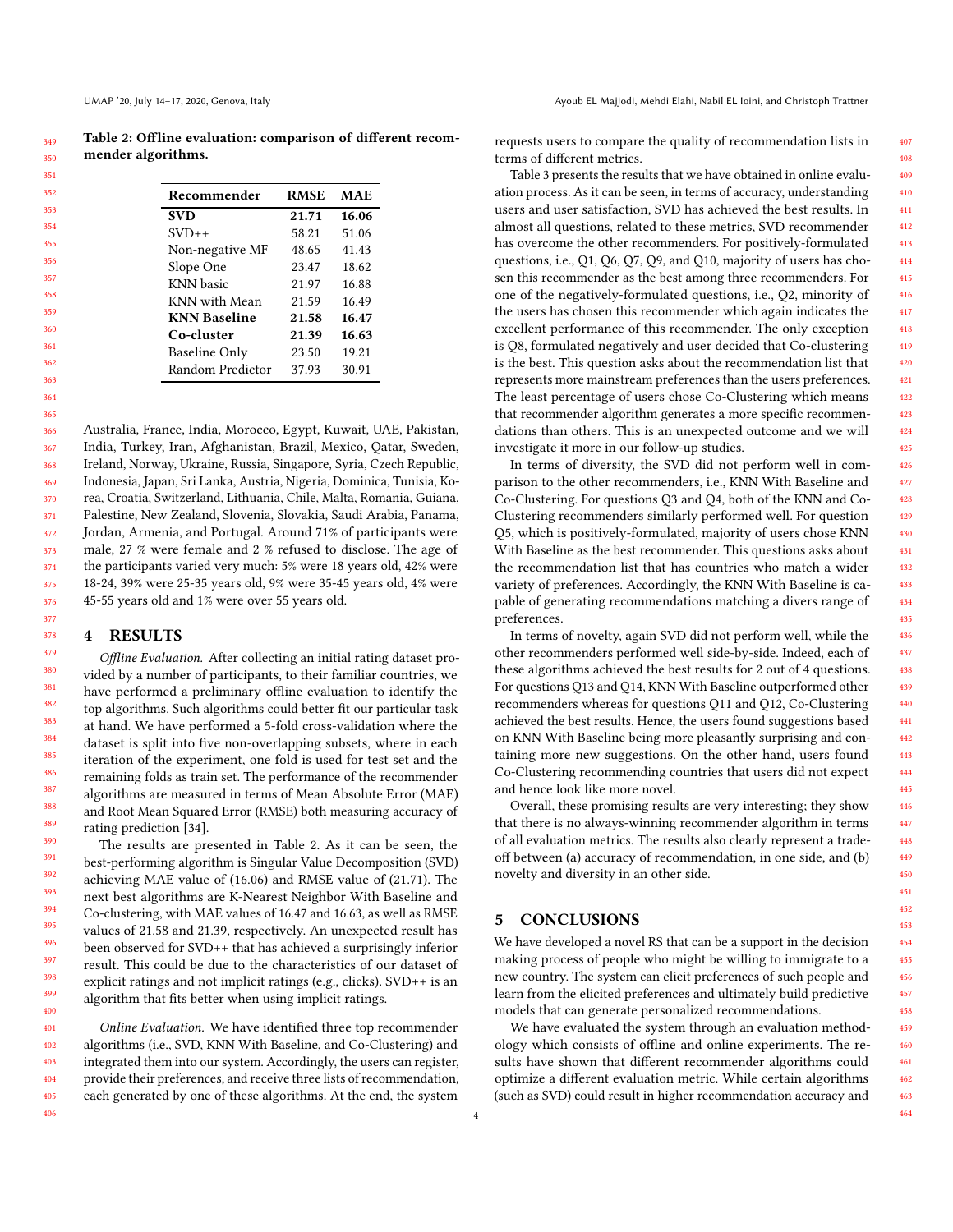<span id="page-4-28"></span>Table 3: Online evaluation: comparison of different recommender algorithms, based on the opinion of real users. pos: positively-formulated question, neg: negatively-formulated question.

| Metric              | Question       |             |                  | Co-Cluster KNN Baseline | <b>SVD</b> |
|---------------------|----------------|-------------|------------------|-------------------------|------------|
|                     | Num            | <b>Type</b> | $\lceil\%$ users | $[%$ users]             | [% users]  |
| Accuracy            | Q1             | pos         | 33               | 29                      | 38         |
|                     | Q <sub>2</sub> | neg         | 59               | 31                      | 10         |
| Diversity           | Q <sub>3</sub> | neg         | 26               | 26                      | 48         |
|                     | Q4             | pos         | 42               | 40                      | 18         |
|                     | Q5             | pos         | 24               | 47                      | 29         |
|                     | Q <sub>6</sub> | pos         | 18               | 26                      | 56         |
| Understand          | Q7             | pos         | 21               | 24                      | 55         |
| Me                  | Q8             | neg         | 15               | 24                      | 61         |
| <b>Satisfaction</b> | Q9             | pos         | 14               | 40                      | 46         |
|                     | Q10            | pos         | 19               | 19                      | 62         |
| <b>Novelty</b>      | Q11            | pos         | 55               | 33                      | 12         |
|                     | Q12            | neg         | 23               | 29                      | 48         |
|                     | Q13            | pos         | 25               | 49                      | 26         |
|                     | Q14            | neg         | 29               | 17                      | 54         |

improved perceived satisfaction, however, they may fall short in properly diversifying the recommendations.

It is worth noting that the research field of immigration is highly complex and sensitive. Indeed, this work is an initial step towards exploring the potentials of the recommender systems in this domain. Recommendation approach we have utilized in this work elicits explicit ratings as proposed in classical literature of the recommender systems community. This can be a limitation of our approach. Design and development of more transparent form of preference elicitation can be an interesting direction of research to follow. This can be performed by eliciting a more diverse and novel set of user preferences that can better picture the actual needs and constrains of users.

For future work, we plan to re-design our prototype and implement a new version of the system with a novel user interface offering further functionalities. An example of such functionalities could be critiquing and explanation mechanisms where the users could provide feedback on the recommendation and fine-tune it according to their needs and constrains [\[7\]](#page-4-29).

We also plan to conduct more experiments while collecting a larger dataset that contains different forms of user preferences. We will compare a wider range of recommender algorithms capable of better learning from different sources of user data, e.g., personality traits and social media profiles.

#### REFERENCES

- <span id="page-4-14"></span>[1] Shaha T Al-Otaibi and Mourad Ykhlef. 2012. A survey of job recommender systems. International Journal of Physical Sciences 7, 29 (2012), 5127–5142.
- <span id="page-4-22"></span>[2] Farshad Bakhshandegan Moghaddam and Mehdi Elahi. 2019. Cold Start Solutions For Recommendation Systems. In Big Data Recommender Systems, Recent Trends and Advances. IET.
- <span id="page-4-2"></span>[3] Yolanda Blanco-Fernandez, Jose J Pazos-Arias, Alberto Gil-Solla, Manuel Ramos-Cabrer, and Martin Lopez-Nores. 2008. Providing entertainment by contentbased filtering and semantic reasoning in intelligent recommender systems. IEEE Transactions on Consumer Electronics 54, 2 (2008), 727–735.
- <span id="page-4-1"></span>[4] George J. Borjas. 2014. Immigration Economics. Harvard University Press. [http:](http://www.jstor.org/stable/j.ctt6wprgr) [//www.jstor.org/stable/j.ctt6wprgr](http://www.jstor.org/stable/j.ctt6wprgr)
- <span id="page-4-4"></span>[5] Dario Cavada, Mehdi Elahi, David Massimo, Stefano Maule, Elena Not, Francesco Ricci, and Adriano Venturini. 2018. Tangible tourism with the internet of things. In Information and Communication Technologies in Tourism 2018. Springer, 349– 361.

- <span id="page-4-3"></span>[6] Ingrid A Christensen and Silvia Schiaffino. 2011. Entertainment recommender systems for group of users. Expert Systems with Applications 38, 11 (2011), 14127– 14135.
- <span id="page-4-29"></span>[7] Paolo Cremonesi, Mehdi Elahi, and Franca Garzotto. 2017. User interface patterns in recommendation-empowered content intensive multimedia applications. Multimedia Tools and Applications 76, 4 (01 Feb 2017), 5275–5309. <https://doi.org/10.1007/s11042-016-3946-5>
- <span id="page-4-15"></span>[8] Paolo Cremonesi, Chiara Francalanci, Alessandro Poli, Roberto Pagano, Luca Mazzoni, Alberto Maggioni, and Mehdi Elahi. 2018. Social Network based Short-Term Stock Trading System. arXiv preprint arXiv:1801.05295 (2018)
- <span id="page-4-27"></span>[9] Clare Cummings, Julia Pacitto, Diletta Lauro, and Marta Foresti. 2015. Why people move: understanding the drivers and trends of migration to Europe. London: Overseas Development Institute (2015).
- <span id="page-4-10"></span>[10] Vicente Dominguez, Pablo Messina, Denis Parra, Domingo Mery, Christoph Trattner, and Alvaro Soto. 2017. Comparing neural and attractiveness-based visual features for artwork recommendation. In Proceedings of the 2nd Workshop on Deep Learning for Recommender Systems. 55–59.
- <span id="page-4-0"></span>[11] Anthony Edo, Lionel Ragot, Hillel Rapoport, Sulin Sardoschau, Andreas Steinmayr, et al. 2018. The effects of immigration in developed countries: Insights from recent economic research. IFO Institute-Leibniz Institute for Economic Research at the University of Munich 5 (2018), 1–24.
- <span id="page-4-24"></span>[12] Michael D Ekstrand, F Maxwell Harper, Martijn C Willemsen, and Joseph A Konstan. 2014. User perception of differences in recommender algorithms. In Proceedings of the 8th ACM Conference on Recommender systems. ACM, 161-168.
- <span id="page-4-17"></span>[13] Mehdi Elahi. 2014. Empirical Evaluation of Active Learning Strategies in Collaborative Filtering. Ph.D. Dissertation. Ph. D. Dissertation. Free University of Bozen-Bolzano.
- <span id="page-4-20"></span>[14] Mehdi Elahi, Matthias Braunhofer, Tural Gurbanov, and Francesco Ricci. 2019. User Preference Elicitation, Rating Sparsity and Cold Start. Collaborative Recommendations: Algorithms, Practical Challenges and Applications. World Scientific (2019).
- <span id="page-4-23"></span>[15] Mehdi Elahi, Matthias Braunhofer, Francesco Ricci, and Marko Tkalcic. 2013. Personality-based active learning for collaborative filtering recommender systems. In Congress of the Italian Association for Artificial Intelligence. Springer, 360–371.
- <span id="page-4-18"></span>[16] Simon Funk. 2006. Netflix update: Try this at home. [http://sifter.org/~simon/](http://sifter.org/~simon/journal/20061211.html) [journal/20061211.html.](http://sifter.org/~simon/journal/20061211.html)
- <span id="page-4-5"></span>[17] Damianos Gavalas, Vlasios Kasapakis, Charalampos Konstantopoulos, Konstantinos Mastakas, and Grammati Pantziou. 2013. A survey on mobile tourism recommender systems. In 2013 Third International Conference on Communications and Information Technology (ICCIT). IEEE, 131–135.
- <span id="page-4-8"></span>[18] Mouzhi Ge, Mehdi Elahi, Ignacio Fernaández-Tobías, Francesco Ricci, and David Massimo. 2015. Using tags and latent factors in a food recommender system. In Proceedings of the 5th International Conference on Digital Health 2015. ACM, 105–112.
- <span id="page-4-21"></span>[19] Thomas George and Srujana Merugu. 2005. A scalable collaborative filtering framework based on co-clustering. In Fifth IEEE International Conference on Data Mining (ICDM'05). IEEE, 4–pp.
- <span id="page-4-25"></span>[20] Jonathan L. Herlocker, Joseph A. Konstan, Loren G. Terveen, and John T. Riedl. 2004. Evaluating Collaborative Filtering Recommender Systems. ACM Transaction on Information Systems 22, 1 (January 2004), 5–53.
- <span id="page-4-12"></span>[21] Mei-Hua Hsu. 2008. A personalized English learning recommender system for ESL students. Expert Systems with Applications 34, 1 (2008), 683–688.
- <span id="page-4-16"></span>[22] Dietmar Jannach, Markus Zanker, Alexander Felfernig, and Gerhard Friedrich. 2010. Recommender Systems: An Introduction. Cambridge University Press.
- <span id="page-4-19"></span>[23] Yehuda Koren. 2008. Factorization meets the neighborhood: a multifaceted collaborative filtering model. ACM, New York, NY, USA, 426–434. [https://doi.](https://doi.org/10.1145/1401890.1401944) [org/10.1145/1401890.1401944](https://doi.org/10.1145/1401890.1401944)
- <span id="page-4-13"></span>[24] Jinjiao Lin, Haitao Pu, Yibin Li, and Jian Lian. 2018. Intelligent Recommendation System for Course Selection in Smart Education. Procedia Computer Science 129 (2018), 449–453.
- <span id="page-4-9"></span>[25] David Massimo, Mehdi Elahi, Mouzhi Ge, and Francesco Ricci. 2017. Item Contents Good, User Tags Better: Empirical Evaluation of a Food Recommender System. In Proceedings of the 25th Conference on User Modeling, Adaptation and Personalization. ACM, 373–374.
- <span id="page-4-6"></span>[26] Joseph F McCarthy. 2002. Pocket restaurantfinder: A situated recommender system for groups. In Workshop on Mobile Ad-Hoc Communication at the 2002 ACM Conference on Human Factors in Computer Systems. 8.
- <span id="page-4-11"></span>[27] Pablo Messina, Vicente Dominguez, Denis Parra, Christoph Trattner, and Alvaro Soto. 2019. Content-based artwork recommendation: integrating painting metadata with neural and manually-engineered visual features. User Modeling and User-Adapted Interaction 29, 2 (2019), 251–290.
- <span id="page-4-7"></span>[28] Ali Akbar Niknafs and Mohammad Ebrahim Shiri. 2008. A new restoration-based recommender system for shopping buddy smart carts. International Journal of Business information systems 3, 3 (2008), 284–299.
- <span id="page-4-26"></span>[29] Pearl Pu, Li Chen, and Rong Hu. 2011. A user-centric evaluation framework for recommender systems. In Proceedings of the fifth ACM conference on Recommender systems. ACM, 157–164.